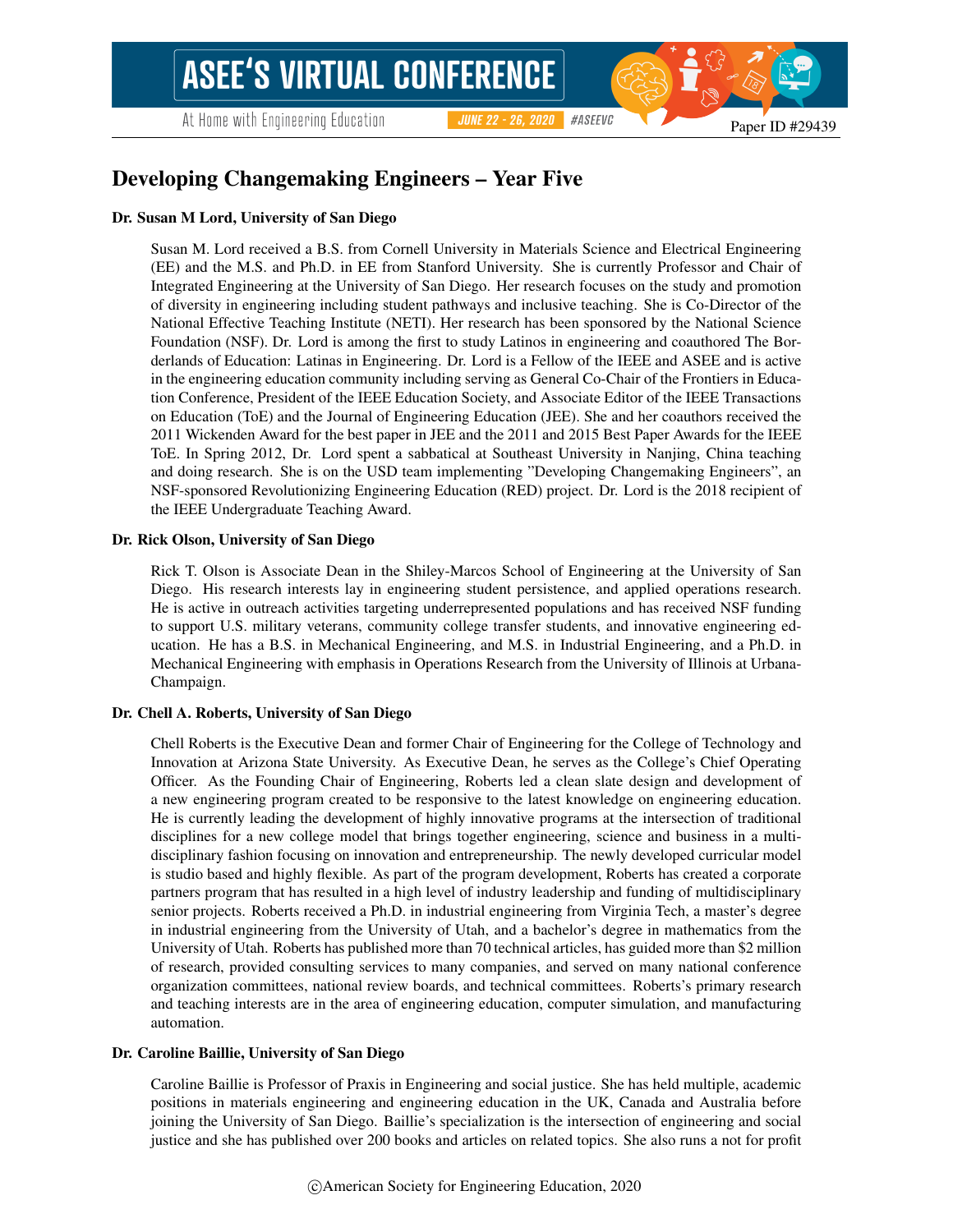organization, Waste for Life, in which she explores how to be an engineer who practices in a social just way.

**JUNE 22 - 26, 2020** 

#ASEEVC

#### Dr. Odesma Onika Dalrymple, University of San Diego

Dr. Odesma Dalrymple is an Associate Professor and Faculty Lead for the Engineering Exchange for Social Justice, in the Shiley Marcos School of Engineering at University of San Diego. Her professional pursuits are focused on transforming engineering education and its public image; making it more inclusive and socially connected. This mission is partially actualized through her research, which explores the wealth of embodied knowledge, skills and practices that under-represented/marginalized communities can bring to bear on engineering practice. These insights are in turn used to inform the development of asset-based engineering learning experiences for middle and high school populations that predominantly comprise students of color from low-socioeconomic neighborhoods, and the creation of guides on how engineers can collaboratively work with communities on grass roots socio-technical challenges.

#### Dr. Leonard A Perry, University of San Diego

Dr. Leonard Perry (ISE) has research interests in the area of system improvement via quality improvement methods especially in the area of applied statistics, statistical process control, and design of experiments. Dr. Perry consults, instructs, and collaborates on quality improvement projects with representatives from biotech, health care, defense, and traditional manufacturing institutions. He has been an instructor for the Six Sigma Black belt training at the Six Sigma Institute for three years. He is a UCSD Certified Six-Sigma Master Black-Belt and an ASQ Certified Quality Engineer.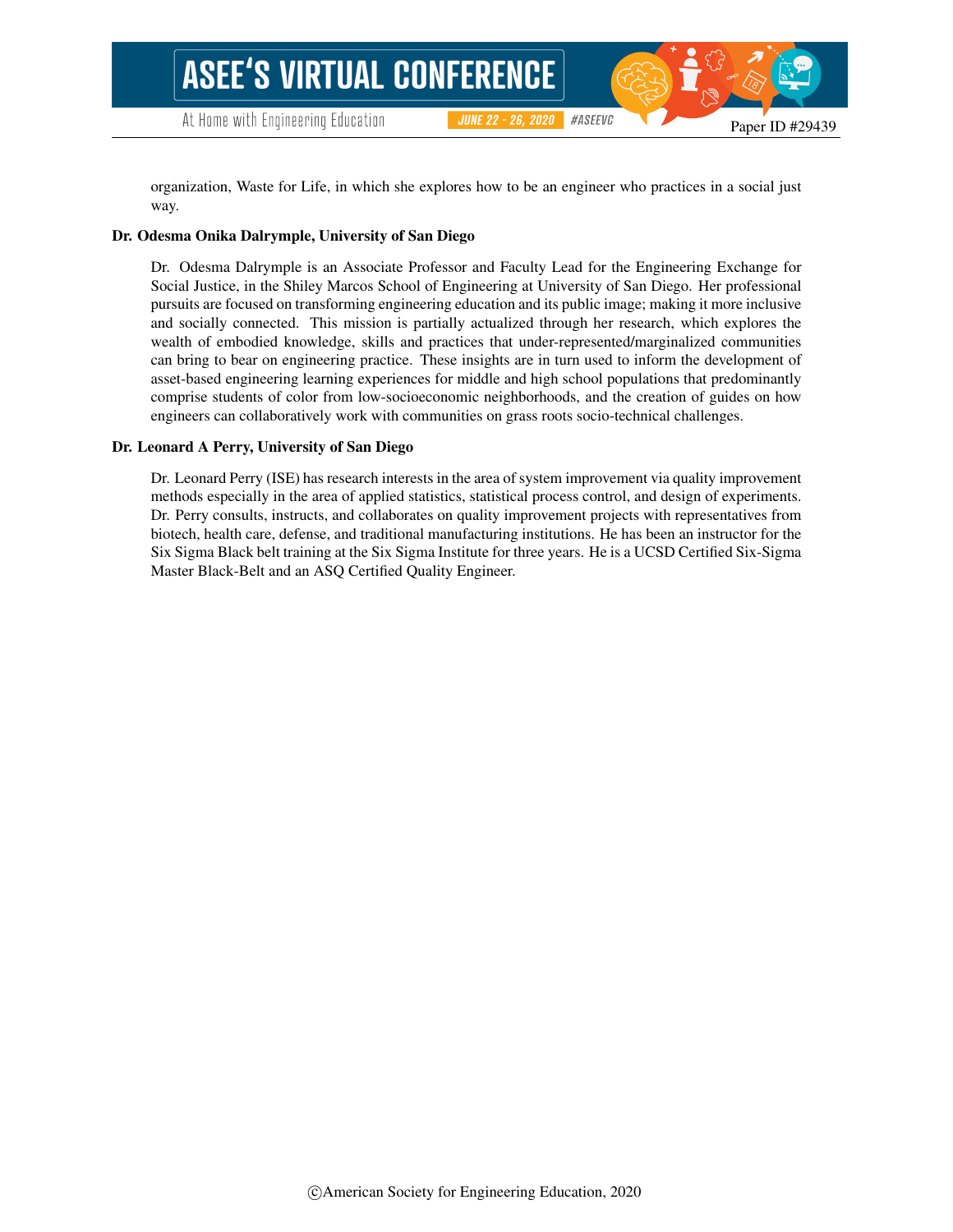# **Developing Changemaking Engineers – Year Five**

### **Abstract**

This paper describes progress to date resulting from a National Science Foundation (NSF) IUSE/PFE Revolutionizing engineering and computer science Departments (RED) grant at the University of San Diego (USD). We envision engineering curricula and practice that value engineering as a sociotechnical endeavor. This vision of engineering will produce graduates who can address a wider range of societal problems bringing new perspectives to traditional areas. In this paper, we will review our progress towards achieving this vision, including curricular efforts related to a revised canon, a program to develop professional skills and greater connections to professional practice, and the creation of partnerships with industry, students, and community, including other Catholic universities, who value our vision of changemaking engineers*.*

### **Introduction**

Traditionally, engineering students are trained technically, with less focus on critical examinations of assumptions within engineering practice, and less emphasis on the larger contexts in which engineering is embedded. With funding from a National Science Foundation (NSF) IUSE/PFE Revolutionizing Engineering and Computer Science Departments (RED) grant, the Shiley-Marcos School of Engineering at the University of San Diego (USD) is working to produce and disseminate a model for redefining the "engineering canon" with the goal of developing "Changemaking Engineers". This revised canon teaches technical skills within a contextual framework that includes humanitarian, sustainability, peace, and social justice perspectives. This requires a curriculum that includes a focus on student teamwork, a greater consideration of social factors, improved communication with diverse constituents, and reflection on ethical decision making and problem solving. This vision of engineering will produce graduates who can address a wider range of societal problems bringing new perspectives to traditional areas.

#### **Summary of Curriculum Development**

One of the goals of our NSF RED grant is to: *"Develop the foundation of a revised engineering canon and empower faculty to develop and deliver a professional spine that prepares changemaking engineers."* Efforts to address this goal include creating new classes and developing lectures, active-learning exercises and assignments that contextualize engineering through social justice, humanitarian practice, peace, and sustainability. We have developed these materials to support our Mechanical (ME), Electrical (EE), Integrated (IntE), and Industrial & Systems Engineering (ISyE) degree programs. New courses include Engineering and Social Justice, Engineering Peace, Community-Based Participatory Apprenticeship, User-Centered Design, and an Integrated Approach to Electrical Engineering. Modules or other content have been incorporated in courses including Circuits, Materials Science, Operations Research, Six Sigma - Process Improvement, and Robotics. Existing courses in the curriculum which incorporate materials designed to help students become Changemaking Engineers by incorporating sociotechnical elements are summarized in Table 1.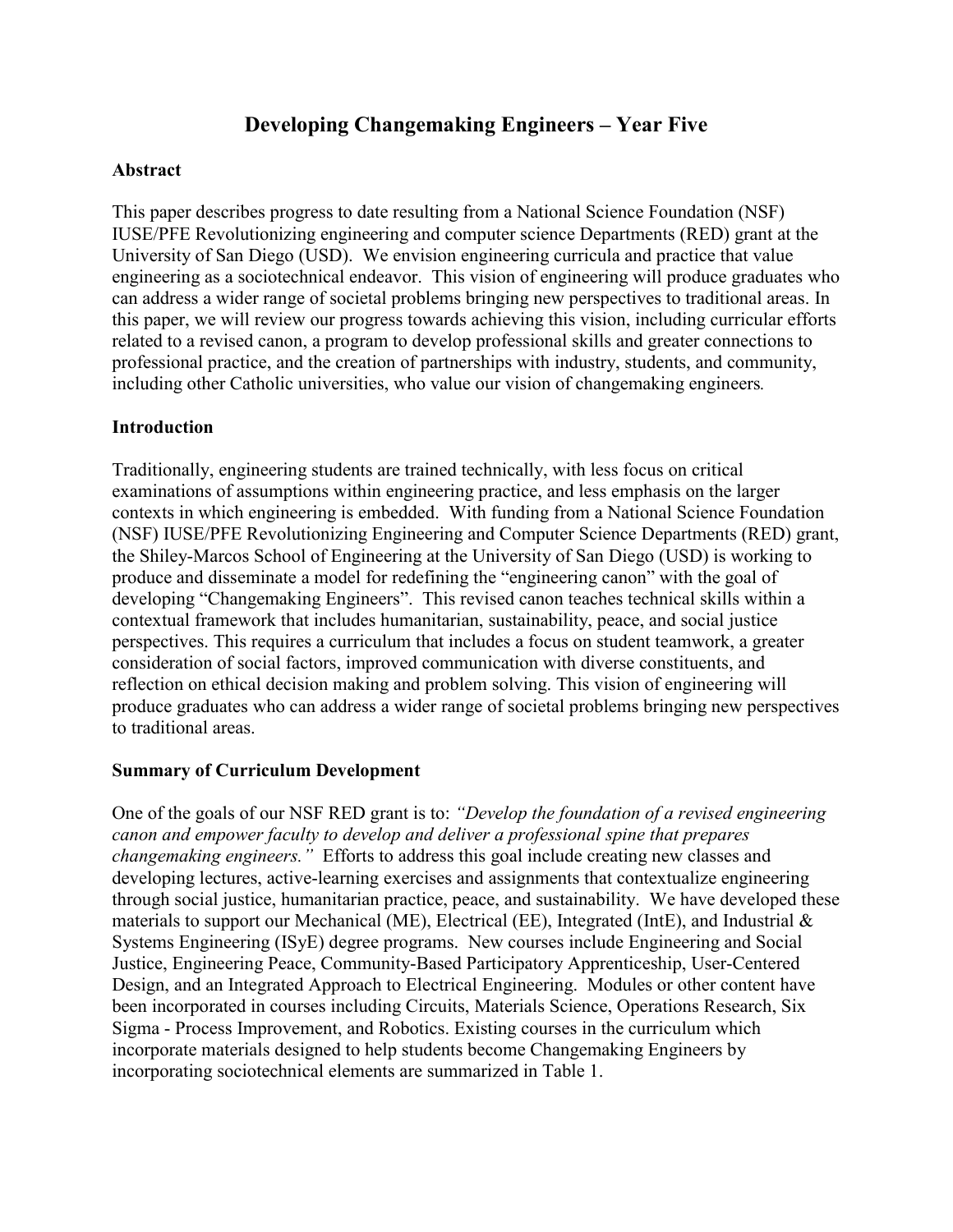| Year of<br><b>Students</b> | <b>Course Title</b>                                                | <b>Required (R) or</b><br>Elective $(E)?$ | Modules (M) or<br>Throughout (T)? |
|----------------------------|--------------------------------------------------------------------|-------------------------------------------|-----------------------------------|
| First or<br>Second         | User-Centered Design*<br>(ENGR 103)                                | R for all engineers                       | T                                 |
| Second                     | <b>Electrical Circuits</b><br>(ELEC 201)                           | R for EE, IntE,<br>ME:<br>E for ISyE      | M                                 |
| Second                     | Integrated Approach to<br>Electrical Engineering*<br>(GENG 288)    | R for IntE; option<br>for ISyE            | M                                 |
| Second                     | <b>Statics</b><br>(MENG 210)                                       | R for all engineers                       | M                                 |
| Third                      | Engineering and Social Justice*<br>(GENG 350)                      | R for IntE;<br>E for others               | T                                 |
| Third                      | <b>Engineering Materials Science</b><br>(ENGR 311)                 | R for IntE, ME,<br><b>ISyE</b>            | M                                 |
| Third                      | <b>Operations Research</b><br>(ISYE 340)                           | R for ISyE                                | M                                 |
| Third                      | $Six Sigma - Process$<br>Improvement (ISYE 335)                    | R for ISyE                                | M                                 |
| Fourth                     | <b>Heat Transfer</b><br>(MENG 400)                                 | R for ME                                  | M                                 |
| Third, Fourth,<br>or Fifth | <b>Community-Based Participatory</b><br>Apprenticeship* (ENGR 351) | E for all                                 | T                                 |
| Third, Fourth,<br>or Fifth | Engineering Peace*<br>(GENG 494)                                   | E for all                                 | T                                 |
| Third, Fourth,<br>or Fifth | <b>Introduction to Robotics</b><br>(MENG 445)                      | E for all                                 | M                                 |

**Table 1: Summary of Courses with Changemaking Elements** \*denotes a new course

We have published an overview of some of these efforts [[1,](#page-8-0) [2](#page-8-1)]. We have also published details about modules in existing courses including Statics [[3,](#page-8-2) [4](#page-9-0)], Heat Transfer [[5\]](#page-9-1) and Robotics [[6](#page-9-2)] in Mechanical Engineering, Circuits [[7](#page-9-3), [8\]](#page-9-4) in Electrical Engineering, Operations Research [[9\]](#page-9-5) in Industrial & Systems Engineering, and Introduction to Materials Science [[10](#page-9-6), [11,](#page-9-7) [12](#page-9-8)]. In addition, we have described courses on User-Centered Design (UCD), Engineering and Social Justice [[13](#page-9-9)], and an elective on Engineering Peace [[14](#page-9-10), [15,](#page-9-11) [16](#page-9-12), [17\]](#page-9-13). Below we highlight work done in the last year (i.e., Spring 2019 – Spring 2020).

#### GENG 288- An Integrated Approach to Electrical Engineering

GENG 288 is a second-year required course for Integrated Engineering students. Industrial Engineering (ISyE) students may choose to take it as an engineering science breadth course. This course includes a lecture and laboratory. It is designed to provide a broad introduction to electrical engineering concepts and topics. This course was taught for the first time with six students in Spring 2019.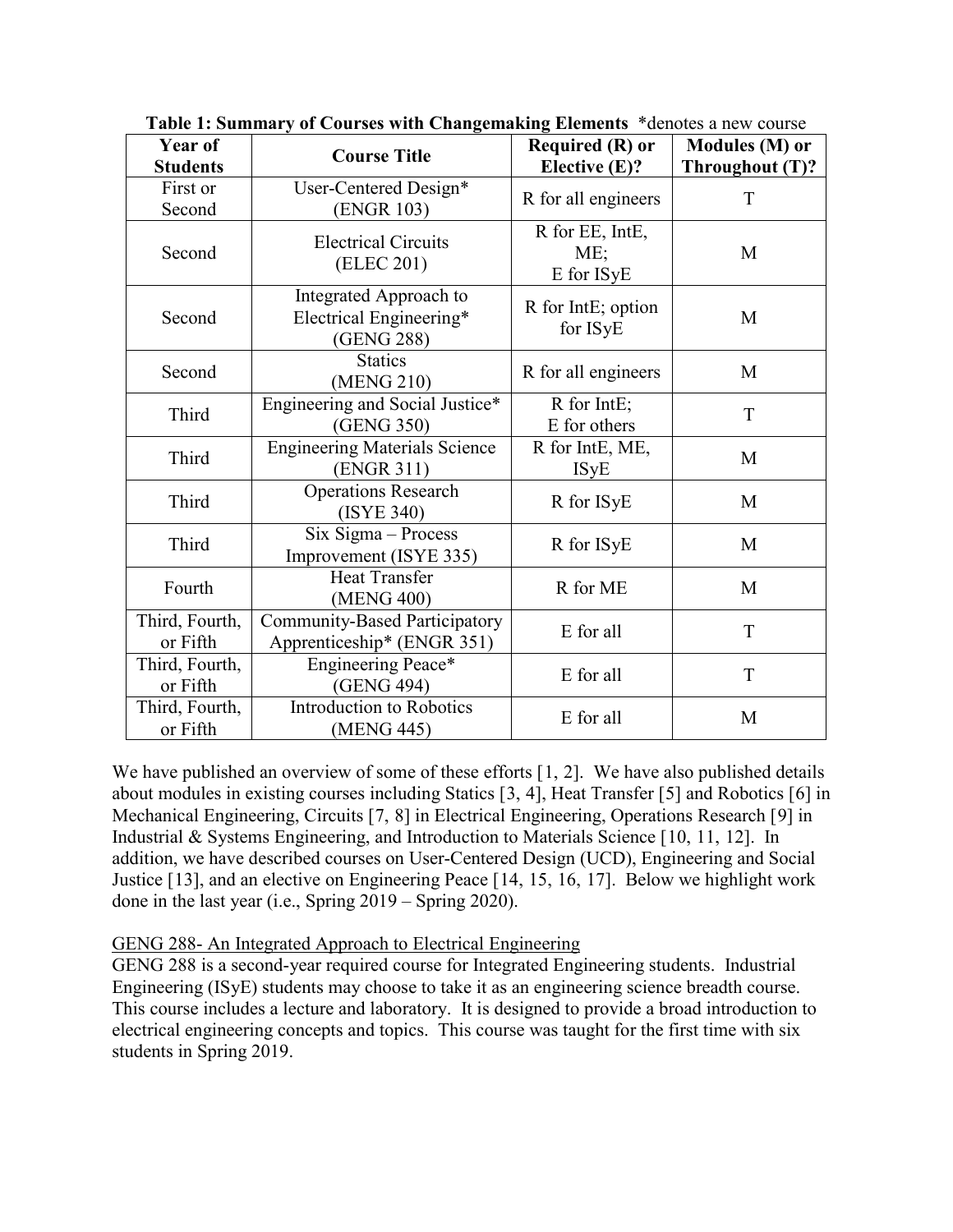Social, environmental, and economic context was integrated into the course via a *Design for the Future* module. The module is framed around a course-long student project where students were asked to choose a technology of interest to them that relates to electrical engineering. In homework assignments, students identified particular technologies they were interested in and two potential social implications. They chose a wide variety of items including Tesla batteries, solar cells, football helmet communication devices, and tidal-powered turbines. In class, students were introduced to and discussed the impacts of lithium mining and hazardous waste relating to solar panels, interrogating how we determine and define sustainable technologies and how these can be improved. Students then wrote a memo in which they analyzed a quantitative problem around cadmium leaching in a solar farm, and considered assumptions and knowledge gaps. Then, students participated in an in-class exercise to consider the design implications of who benefits, who pays, and who is excluded across the product life-cycle in relation to their chosen technologies for their projects. Finally, students presented and submitted reports on their chosen technologies in which they examined the implications for design, stated technical considerations, explored the potential innovation of the technology and its personal significance to them.

#### ENGR 311 – Engineering Materials Science

ENGR 311 is a third-year introduction to materials course taken by engineering students throughout our school. Several new modules have been developed for and used in one section of this class in Fall 2017 [5, 6], 2018 [7], and 2019. Note that our 2018 ASEE paper was awarded best paper in the Materials Division.

In 2019, we incorporated a new module, *The Last Straw*. Prior to the module, students were introduced to information on an existing environmental problem (i.e., the great Pacific garbage patch) and answered homework questions on how traditional engineering interventions have been inadequate to solve the problem. The first part of the module focused on the material properties of single-use plastic straws that have resulted in their ubiquitous and environmentally deleterious use. Students were then introduced to the Social Impact Analysis (SIA) tool, implemented in Microsoft Excel, which uses United Nations Environment Programme (UNEP) and the Society of Environmental Toxicology and Chemistry (SETAC) reports to evaluate the social impact of a product's lifecycle. Based upon the social impacts revealed through SIA, students made and justified recommendations on changing the material of the straw or the nation the material originated, was manufactured, or disposed in. In the second part of the module, groups of students considered the unique design needs of a marginalized stakeholder who relies on the material properties of single-used plastic straws (e.g., individuals with strength and mobility issues) to recommend an alternative material for the straw (e.g., paper, metal, silicone). In doing so, they considered the larger economic, environmental, and social impacts of their material recommendation, and also consider how engineering design and public policy can unintentionally exclude vulnerable populations.

#### ISYE 335 – Six Sigma – Process Improvement Methods

ISYE students are required to take ISYE 335 in their third year as one of their key courses for process improvement. The course introduces a structured methodology for improving processes in manufacturing, healthcare, banking, or any organization with some form of operations. Social, environmental, and economic context was integrated into the course via a lab module. The module is framed around a tile making process in Sri Lanka. The students utilize process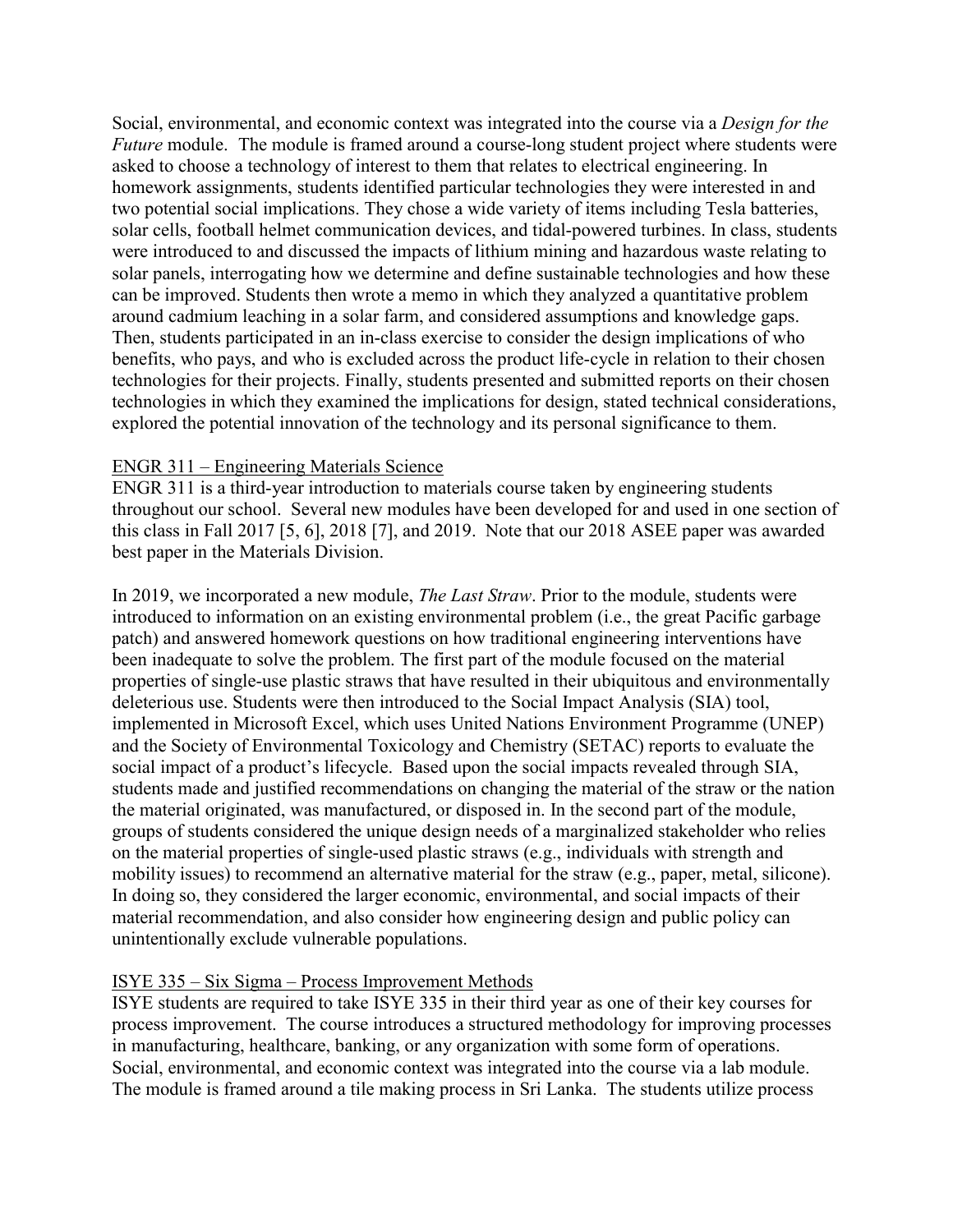improvement tools and methods to improve a tile making process with a twist. They have to make recommendations and improvements framed in the context of a small village in Sri Lanka with social constraints. Students present their recommendations to their peers in class with rich technical and non-technical discussions.

### ENGR 351 Community-Based Participatory Engineering Apprenticeship

To support the increasing number of students who wish to work with both local and international communities, and develop their capabilities related to the social and environmental context of engineering practice, a new elective was offered in Spring 2019 with the explicit intent to facilitate student exposure to and ability to work in a participatory way with community groups. The course facilitates connections between the theories and praxis of engineering that are socially and environmentally just. Students develop skills of critical thinking, questioning assumptions about privilege and power and dominant frames of thinking and being, as well as an awareness of non-dominant, non-Western paradigms. They are then introduced to a local community project and work in teams to co-define, with the community, a problem brief that is socio-technical in nature. The problem definition stage of engineering design is in focus because this is the area least well understood by students, who prefer to delve straight into answers. In this class, they are forced to hover in the definition stage long enough to begin to ask questions about what the real problem is, as defined by the community, which might be different to what they had initially considered.

In its inaugural year of 2019, the class worked with Debbie Stein, STEAM (Science, Technology, Engineering, Art, and Math) teacher at the Viejas Band of Kumeyaay Nation, together with her fifth grade class, to address the environmental pollution of rivers and oceans, to which the Kumeyaay have a particular connection. The class also teamed up with Tijuana River National Estuarine Research Reserve to consider how to address the pollution of the estuary. Connecting the Kumeyaay care for the oceans and rivers and the engineering students' technical knowledge, and then adding the complexity of the cross border US/Mexican national park (which is all part of the traditional and unceded territory of the Kumeyaay Nation), engaged the students and partners in a multicultural community development program in the canyon regions adjacent to the estuary.

## **Professional Skills Development – Industry Scholars Program**

The Industry Scholars Program (ISP) is a year-long industry immersion program for outstanding first- and second-year engineering undergraduates established by the industry advisory board of our engineering school with goals of providing an industry perspective on professional skills that would include the abilities that normally one may not acquire in a typical engineering school. We launched the program in Spring 2017 [[18](#page-10-0)]. Activities include industry-led monthly professional skills workshops and industry site visits during the academic year and summer internships. The industry-based advisory board has designed evening workshops that have included emotional intelligence, intellectual property, social justice, ethics, negotiations, professional communication, and professional etiquette. In addition, students receive career advisement workshops in resume writing, interviewing, and internship success skills.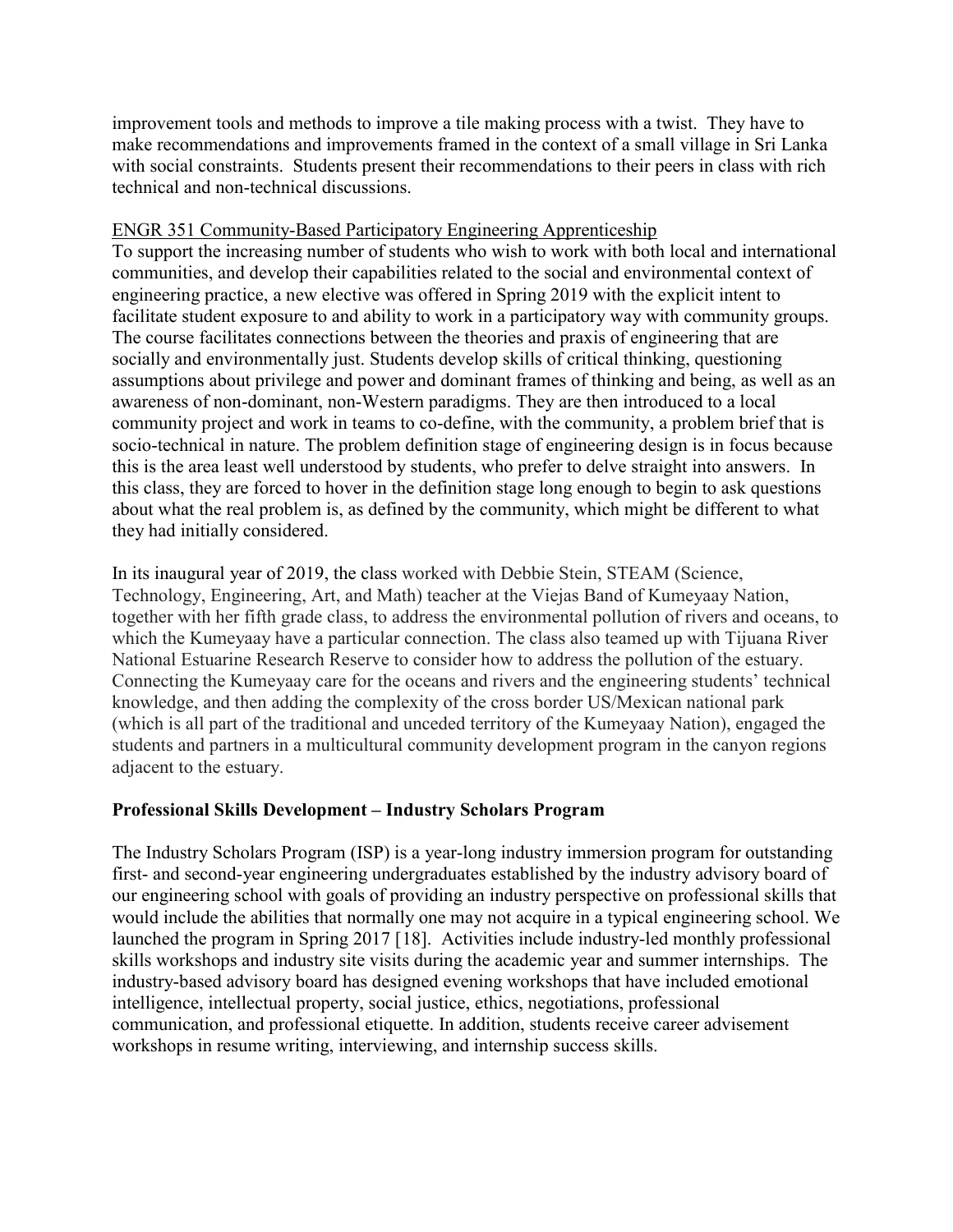An Industry Scholars Mentorship Program has also been developed [[19](#page-10-1)]. The goals of the mentorship program were to provide continued industry mentorship for students who had completed the ISP program and to foster organic one-on-one mentorship relationships between industry and students to further their professional skills education. The mentoring program matches students who have completed the ISP program with mentors from Industry based on characteristics of the mentors and mentees and common goals. Through this program students developed goals for their mentorship with the mentors and then met (sometimes virtually) to discuss goals and progress.

An assessment of the first year of the mentorship program found that students had significant gains in their pre- and post- perceptions of knowledge and skills in business ethics, their ability to describe and discuss a variety of engineering related industries and employment types, the level of their interaction with industry, the quality of their resumes, and their access to other students, faculty, and industry partners. Asked about their experience, one student wrote: "The skills I learned in the program directly applied to my internship and helped me feel more prepared for my participation in industry." Another student discussed increased confidence by stating: "The ISP has made me more ready for the professional world in every sense. I feel more confident communicating and navigating the professional world." Another student expressed their change in perceptions of engineering and networking: "After having completed this program, I not only developed a network for advice, but the numerous workshops and speakers made me realize the diversity of what it means to be an engineer."

We believe these programs exemplify how industry partnerships in higher education are vital to increased preparedness of engineering graduates.

## **Engineering Exchange for Social Justice (ExSJ)**

In March 2019, the Shiley Marcos School of Engineering launched the *Engineering Exchange for Social Justice* (ExSJ) with support from this RED grant and a USD Strategic Initiatives Grant [[20\]](#page-10-2). ExSJ defines a new approach for engineering and community partnerships. Through the mutual exchange of expertise, technical skills are combined with contextual, cultural and historical knowledge of the community to identify real needs. Community defined 'problem briefs' can then be turned into actionable student assignments, design projects, research theses or extracurricular pro bono engineering projects that are supported by local professionals.

In November 2019, we hosted our first ExSJ Student and Faculty Scholar Award luncheon. The awards act as both an incentive for individual students and faculty members to engage in social justice community work, as well as to undertake professional development in support of this work, which we provide on an ongoing basis. The inaugural awards were presented during a luncheon which attracted about 50 people from across our campus as well as the local community. Dr. J. A. Mejia received a Faculty Scholar Award celebrating his work with communities in San Diego and Argentina. The work of eight undergraduate students was also celebrated with ExSJ Student Scholar Awards. These included Integrated Engineering, Industrial and Systems Engineering, Computer Science, and Biology majors.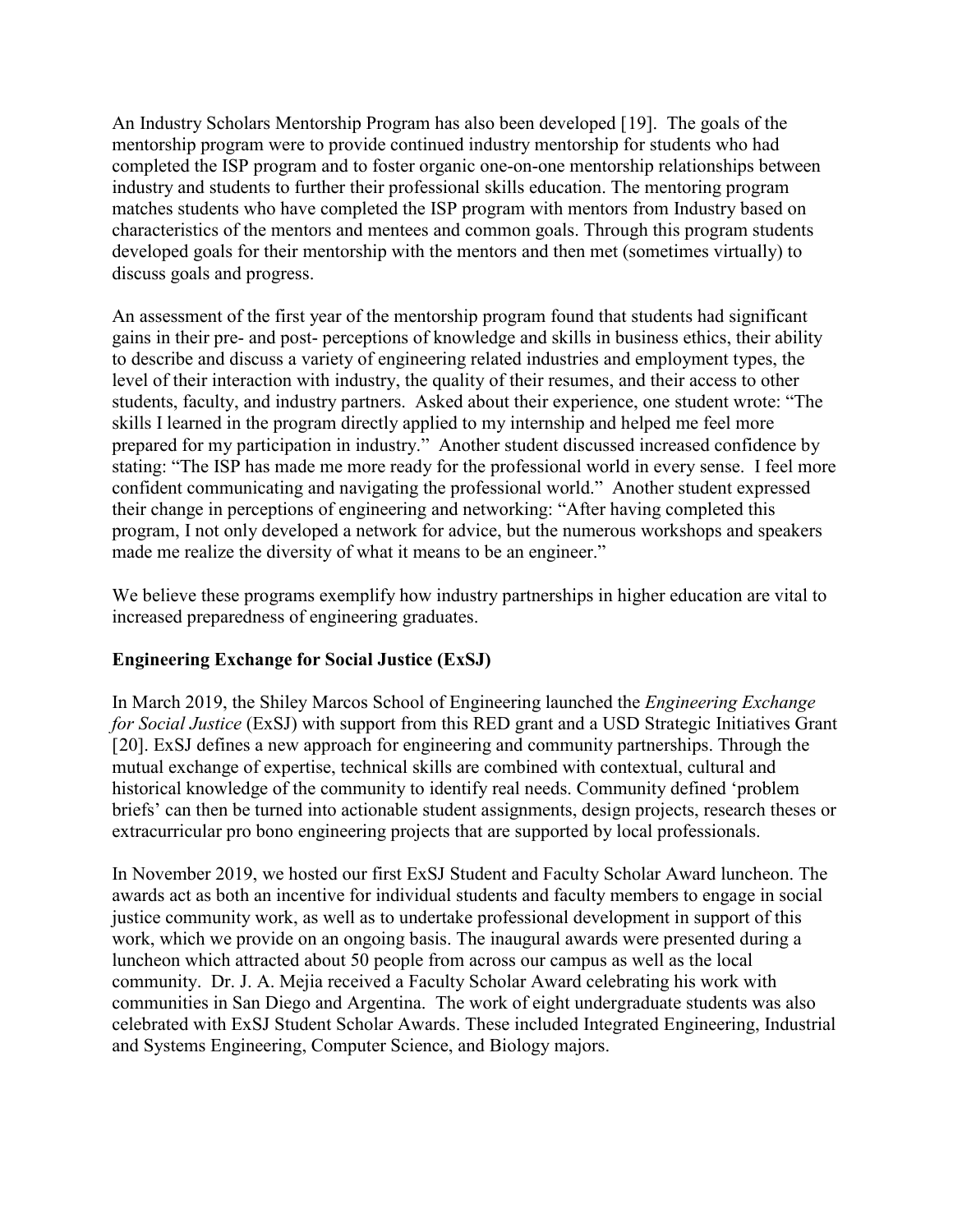ExSJ has also launched a community award program. To support communities to present their ideas to the exchange we have a three step process. The first step is for communities to attend a community forum. If communities have a suggestion for a project, and students and faculty are interested in supporting them, the team may submit an application to our project development grants. This funding is to enable the team to meet and consider the framing of a project, what it would entail, and the technical and financial support it would need. The final step is to apply for an ExSJ seed grant. These grants fund a small project and support an interdisciplinary capstone student design team for one year.

During the last year (AY2019-2020) a seed grant was awarded to support working with Tijuana River National Estuarine Research Reserve to address waste pollution in the Tijuana Estuary. The project team is helping to develop a community business adjacent to the estuary that will prevent excess garbage from reaching the river by up-cycling the waste into domestic products. This project aims to embody the cultural identity, values, and assets of the community in establishing its unique up-cycling solution based on the Waste-for-Life method co-developed by SMSE faculty member and team co-supervisor Dr. Caroline Baillie. [\[https://www.wasteforlife.org/\]](https://www.wasteforlife.org/).

Other community partners that have engaged with ExSJ include an afterschool STEM program on the Kumeyaay Viejas Band Reservation; Advancing Students Forward, a bi-national nonprofit that provides financial and academic enrichment for students in middle school through college in Colonia Tecolote, Tijuana; and a Blind Community Center in San Diego.

Another aspect of intellectual exchange is facilitated by the ExSJ Visiting Scholar program where scholars from around the world spend time at USD working with faculty, students, and the ExSJ. We have had two Visiting Scholars from Colombia so far. These valuable experiences helped the USD community to learn about Colombia, specifically community work and the peace process, and see how different kinds of engineering can be applied through a social justice lens. This in turn helps other faculty and students begin to broaden their understanding of what we envision when we describe engineering and social justice.

## **"Developing Changemaking Engineers Symposium" USD 2020**

As part of our dissemination and to expand our community of partners, we hosted a symposium on "Developing Changemaking Engineers" on January 17-18, 2020 at USD. About 40 engineering deans and educators from 14 Catholic universities across the nation gathered to learn more about the activities of the USD RED grant and other work to promote engineering and social justice. The symposium included presentations and collaborative activities.

The symposium opened with an interactive activity exploring "What is Engineering?" facilitated by Susan Lord, professor and chair of integrated engineering and Alex Mejia, assistant professor of integrated engineering at USD. Dean Chell Roberts then provided an overview of the USD RED grant and the symposium goals.

Presentations included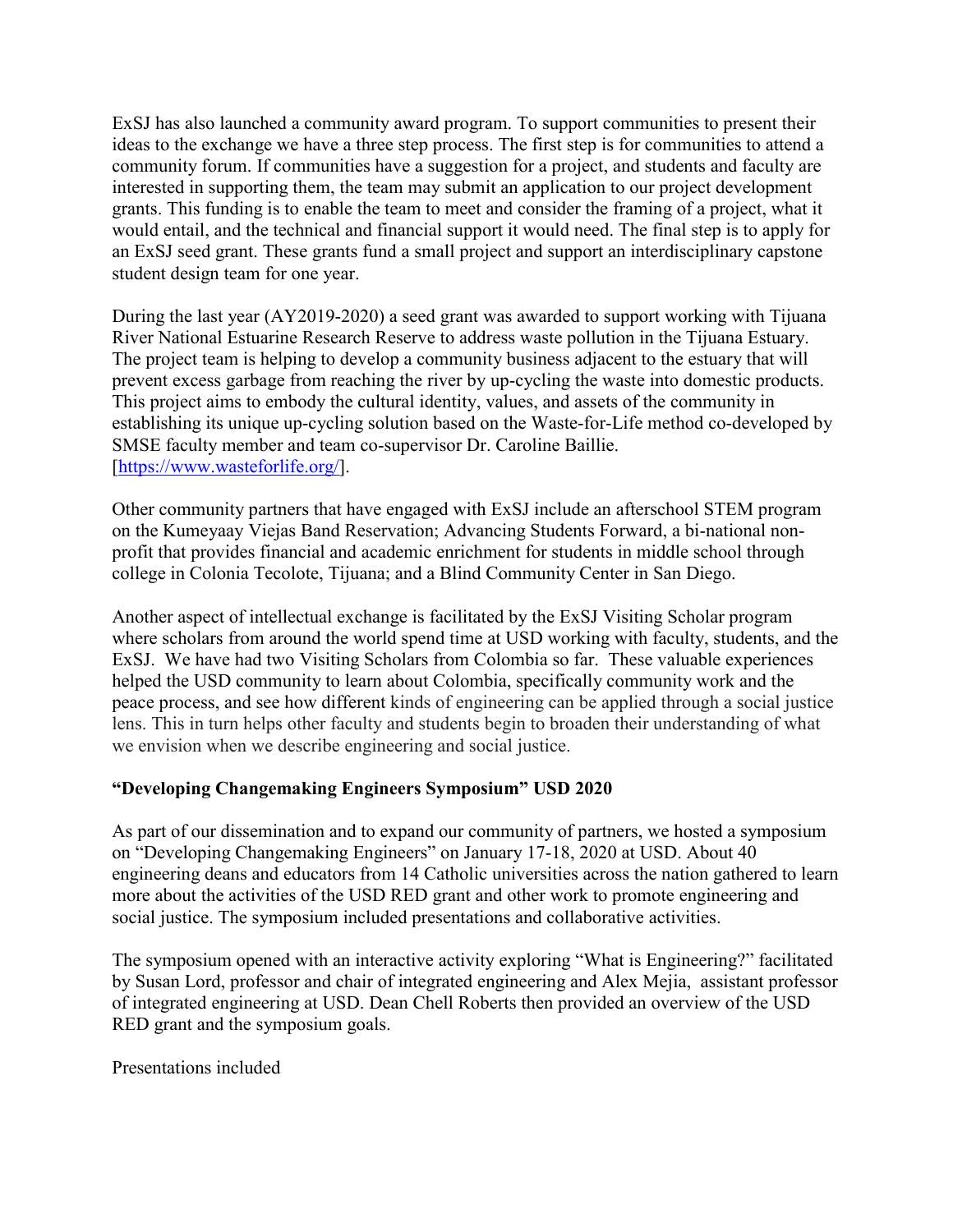- "Engineering for Social Justice: A Multi-space and Multi-strategy Approach for Transforming Engineering Education," Juan Lucena, professor and director of Humanitarian Engineering at the Colorado School of Mines and Alex Mejia, assistant professor of Integrated Engineering at USD
- "Engineering and Social Justice: Facilitating Learning Through Exchanges with Communities" Caroline Baillie, professor of praxis, Integrated Engineering, USD and Odesma Dalrymple, associate professor of Industrial and Systems Engineering, USD
- "Projects, Modules and Degree Programs," Camille George, associate dean of Engineering, University of St. Thomas
- "Changemaking Curricula: Modules in Engineering Classes," Ming Huang, professor of Mechanical Engineering, Susan Lord, and Rick Olson, professor of Industrial and Systems Engineering and associate dean, USD

Day one ended with a poster session where participants shared key aspects of how they are developing Changemaking Engineers on their campus, what they would like to do next in this area, and explored areas of collaboration. On day two, participants focused on these potential collaborations. Ideas included jointly developing new ideas for additional curricula and content that represents engineering at Catholic universities, seeking funding for future gatherings focused on developing Changemaking Engineers at Catholic universities, and exploring mechanisms for sharing this work broadly.

# **Acknowledgements**

The authors would like to acknowledge the contributions of our USD colleagues to this work including Drs. Samantha Breslin, Michelle Camacho, Diana Chen, Austin Choi-Fitzpatrick, Odesma Dalrymple, Laura Gelles, Ming Huang, Gordon Hoople, Imane Khalil, Alex Mejia, Breanne Przestrzelski, and Elizabeth Reddy. We thank our Advisory Board members, Drs. Alan Cheville, Donna Riley, and Linda Vanasupa, for helping us to reimagine what we can do through this grant. Finally, we thank the students who have engaged with these activities and provided helpful feedback.

This work is supported by the National Science Foundation's Revolutionizing Engineering and Computer Science Departments (RED) program through Award #1519453.

# **References**

- <span id="page-8-0"></span>R. Olson, S. Lord, M. Camacho, M. Huang, L. Perry, B. Przestrzelski, and C. Roberts, "Developing Changemaking Engineers - Year Four," *2019 American Society for Engineering Education Annual Conference Proceedings*, Tampa, FL, June 2019.  $\mathbf{1}$
- <span id="page-8-1"></span>2 S. M. Lord, J. A. Meija, G. Hoople, D. Chen, O. Dalrymple, E. Reedy, B. Przestrzelski, and A. Choi-Fitzpatrick, "Creative Curricula for Changemaking Engineers." *Proceedings of the WEEF-GEDC 2018 Conference*, Albuquerque, New Mexico, November, 2018.
- <span id="page-8-2"></span>3 D. A. Chen and B. Przestrzelski, "Let the Composites Speak: Using Statics to Critically Evaluate Gerrymandering," *Frontiers in Education (FIE) Conference Proceedings*, Cincinnati, OH, October 2019.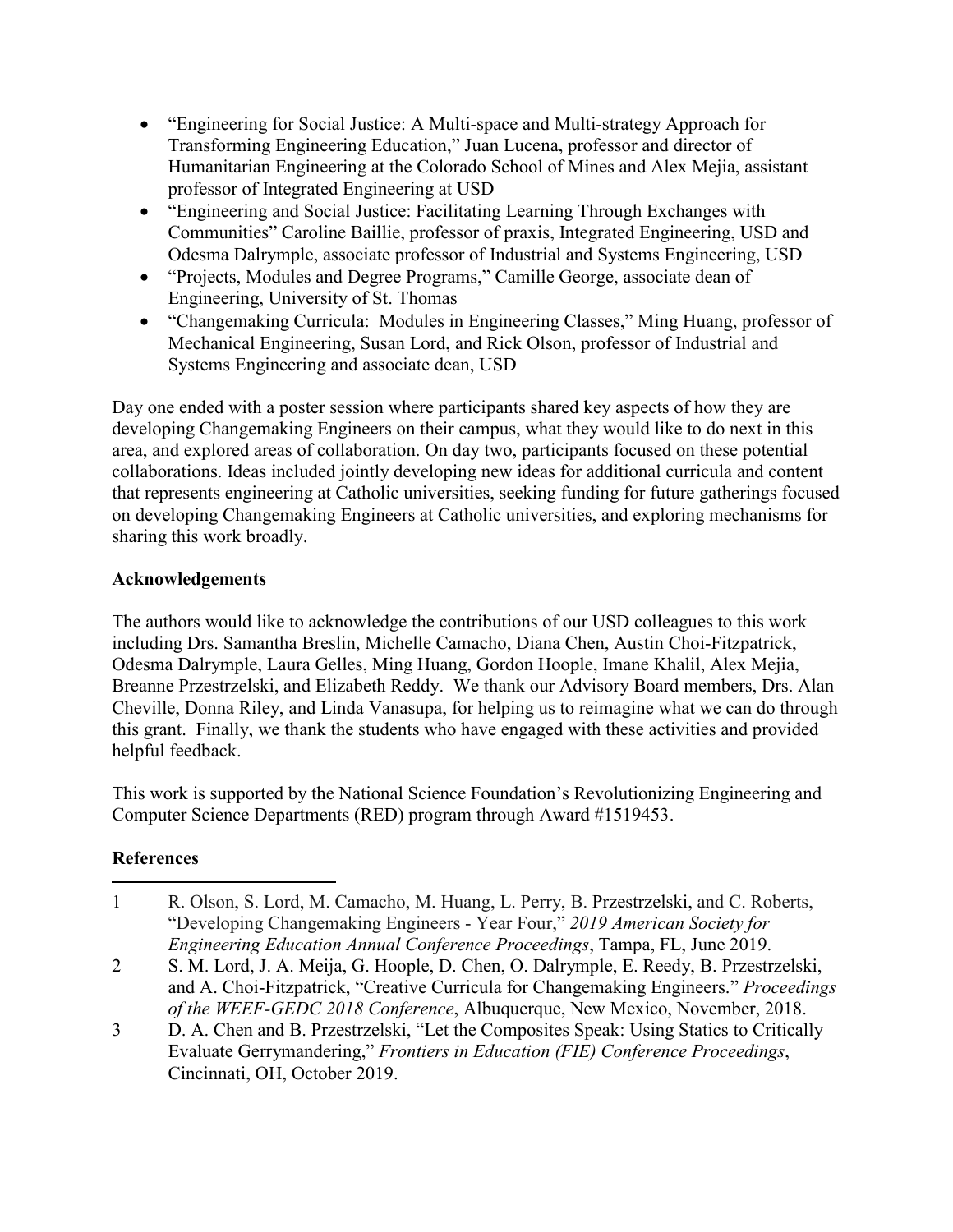- <span id="page-9-0"></span> $\overline{4}$ D. A. Chen and S. Wodin-Schwarz, "Contextualizing Statics: Our Process and Examples," *2019 American Society for Engineering Education Annual Conference Proceedings*, Tampa, FL, June 2019.
- <span id="page-9-1"></span>5 E. Reddy, B. Przestrzelski, S. M. Lord, and I. Khalil, "Introducing social relevance and global context into the introduction to heat transfer course," *2018 ASEE Annual Conference Proceedings*, Salt Lake City, UT, June 2018.
- <span id="page-9-2"></span>6 M. Huang and E. Reddy, "Robots at Your Service: An Entrepreneurial and Socio-Technical ACL Course Module," *2019 ASEE Annual Conference Proceedings*, Tampa, FL, June 2019.
- <span id="page-9-3"></span>7 S. M. Lord, B. Przestrzelski, and E. Reddy, "Teaching social responsibility in a Circuits course," *2019 American Society for Engineering Education Annual Conference Proceedings*, Tampa, FL, June 2019.
- <span id="page-9-4"></span>8 S. M. Lord, B. Przestrzelski, and E. Reddy, "Teaching Social Responsibility: Conflict Minerals Module for a Circuits Class," *Proceedings of the WEEF-GEDC 2018 Conference*, Albuquerque, New Mexico, November, 2018.
- <span id="page-9-5"></span>9 R. Olson and A. Acero, "Introducing changemaking engineering into an Operations Research course: Some unexpected results," *2018 ASEE Annual Conference Proceedings*, Salt Lake City, UT, June 2018.
- <span id="page-9-6"></span>10 B. Przestrzelski, E. Reddy, and S. M. Lord, "Integrating Experiential with Technical: How Materials Science Modules Can Help Redefine the Traditional Engineering Canon," *ASEE Annual Conference Proceedings*, Salt Lake City, UT, June 2018.
- <span id="page-9-7"></span>11 B. Przestrzelski, E. Reddy, and S. M. Lord, "Mission Possible: Blending the social and technical through an innovative biodesign challenge module for a materials science class," *Frontiers in Education (FIE) Conference Proceedings*, San Jose, CA, October 2018.
- <span id="page-9-8"></span>12 B. Przestrzelski, S. M. Lord, and M. Camacho, "Trash Teachings: How a materials science module series about waste can empower engineering students to be more sociotechnically responsible," *2019 ASEE Annual Conference Proceedings*, Tampa, FL, June 2019.
- <span id="page-9-9"></span>13 J. A. Mejia, D. Chen, O. Dalrymple, and S. M. Lord, "Revealing the Invisible: Conversations about –Isms and Power Relations in Engineering Courses," *2018 American Society for Engineering Education Annual Conference Proceedings*, Salt Lake City, UT, June 2018
- <span id="page-9-10"></span>14 A. Choi-Fitzpatrick and G. D. Hoople, "Cultivating an Entrepreneurial Mindset: An Interdisciplinary Approach Using Drones," *Advances in Engineering Education,* vol. 7, no. 3, 2019. [www.advances.asee.org/wp-content/uploads/vol07/issue03/Papers/AEE-25-](https://advances.asee.org/wp-content/uploads/vol07/issue03/Papers/AEE-25-Hoople.pdf) [Hoople.pdf](https://advances.asee.org/wp-content/uploads/vol07/issue03/Papers/AEE-25-Hoople.pdf)
- <span id="page-9-11"></span>15 G. D. Hoople, A. Choi-Fitzpatrick, and E. Reddy, "Drones for Good: Interdisciplinary Project Based Learning Between Engineering and Peace Studies," *International Journal of Engineering Education*, vol. 35, no. 5, pp. 1378-1391, 2019. https://www.ijee.ie/latestissues/Vol35-5/12 ijee3801.pdf
- <span id="page-9-12"></span>16 E. Reddy, G. D. Hoople, and A. Choi-Fitzpatrick, "Interdisciplinarity in Practice: Reflections on Drones as a Classroom Boundary Object," *Journal of Engineering Studies,* vol. 11, no, 1, pp. 51-64, 2019. [doi.org/10.1080/19378629.2019.1614006](http://www.doi.org/10.1080/19378629.2019.1614006)
- <span id="page-9-13"></span>17 G. D. Hoople and A. Choi-Fitzpatrick (2020) *Drones for Good: An Integrated Approach for Developing a Sociotechnical Mindset.* Williston, VT: Morgan & Claypool, 2020.